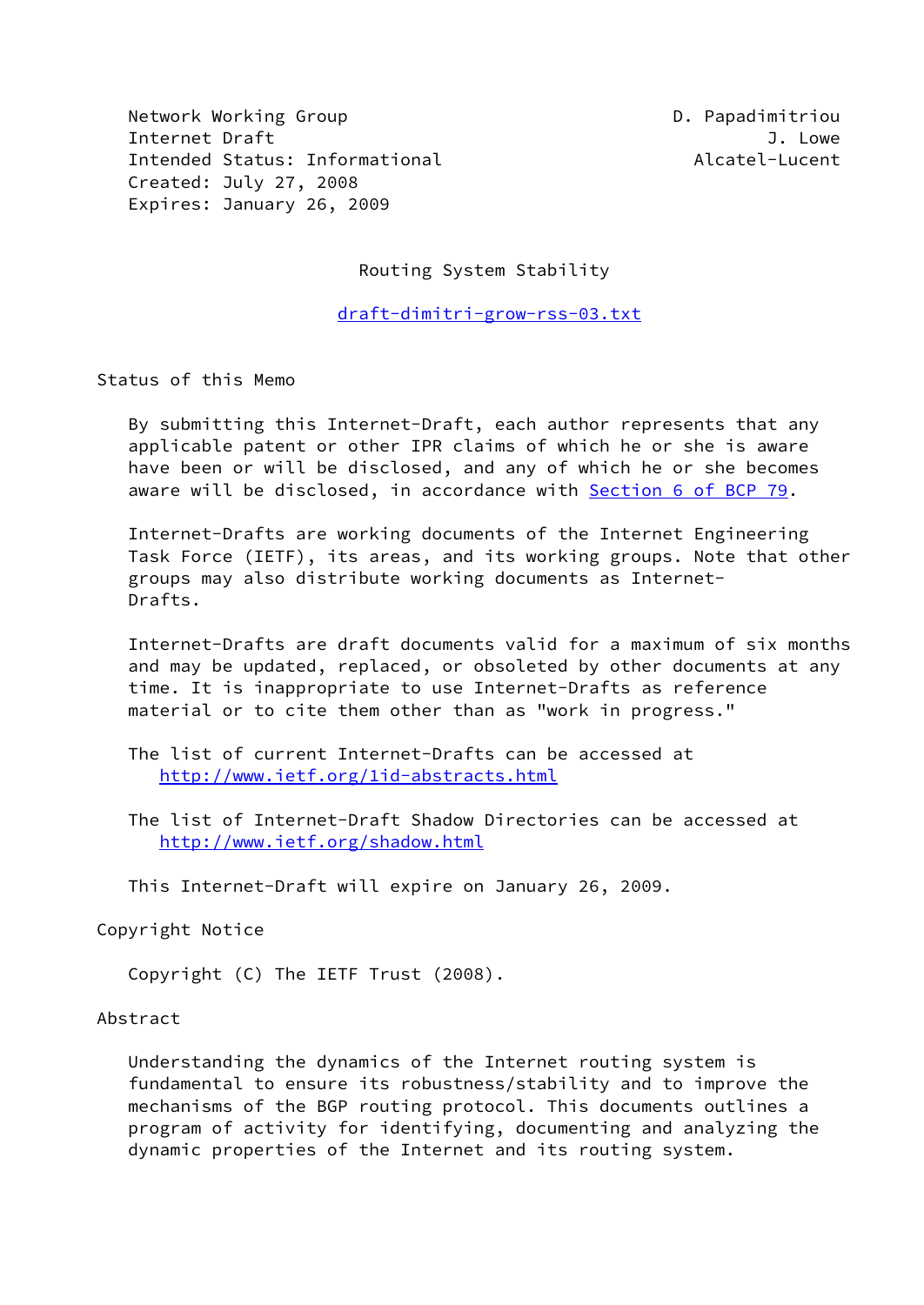## Routing System Stability **Superintensis and Stability** July 2008

Conventions used in this document

 The key words "MUST", "MUST NOT", "REQUIRED", "SHALL", "SHALL NOT", "SHOULD", "SHOULD NOT", "RECOMMENDED", "MAY", and "OPTIONAL" in this document are to be interpreted as described in [\[RFC2119](https://datatracker.ietf.org/doc/pdf/rfc2119)].

Document History

This is the initial version of this document.

<span id="page-1-0"></span>[1](#page-1-0). Introduction

 Understanding the dynamics of the Internet routing system is fundamental to ensuring its stability and improving the mechanisms of the BGP routing protocol [\[RFC4271](https://datatracker.ietf.org/doc/pdf/rfc4271)]. Investigations on the Internet routing system dynamics involve investigations on routing engine resource consumption, in particular, memory and CPU.

 System resource consumption depends on two items. First, there is the size of the routing space. The greater the number of routing entries there are, the greater the memory requirement on a routing device, and the greater the need for increased processing and searching capabilities to perform lookup operations. Second, the greater the number of adjacency and peering relationships between routing devices, the greater the dynamics associated with the routing information updates exchanged between all these adjacencies and peerings. This activity also increases the memory requirements for the operation of the routing protocol.

In other words, as the routing system grows [\[Huston07a](#page-12-0)], so do the requirements for routing engine memory and processing capacity. From a routing dynamics viewpoint, minimizing the amount of BGP routing information exchanged by routers is key to grappling with increasing requirements on memory and CPU.

 So, although current routing engines could potentially support up to O(1M) routing table entries instabilities resulting i) from routing protocol behavior, ii) routing protocol information exchanges, and iii) changes in network topology may adversely affect the network's ability to remain in a useable state for extended periods of time. Note however that in terms of number of active routing entries, such routing engine could at worst have to deal with O(1M) routes within the next 5 years, see [Fuller07].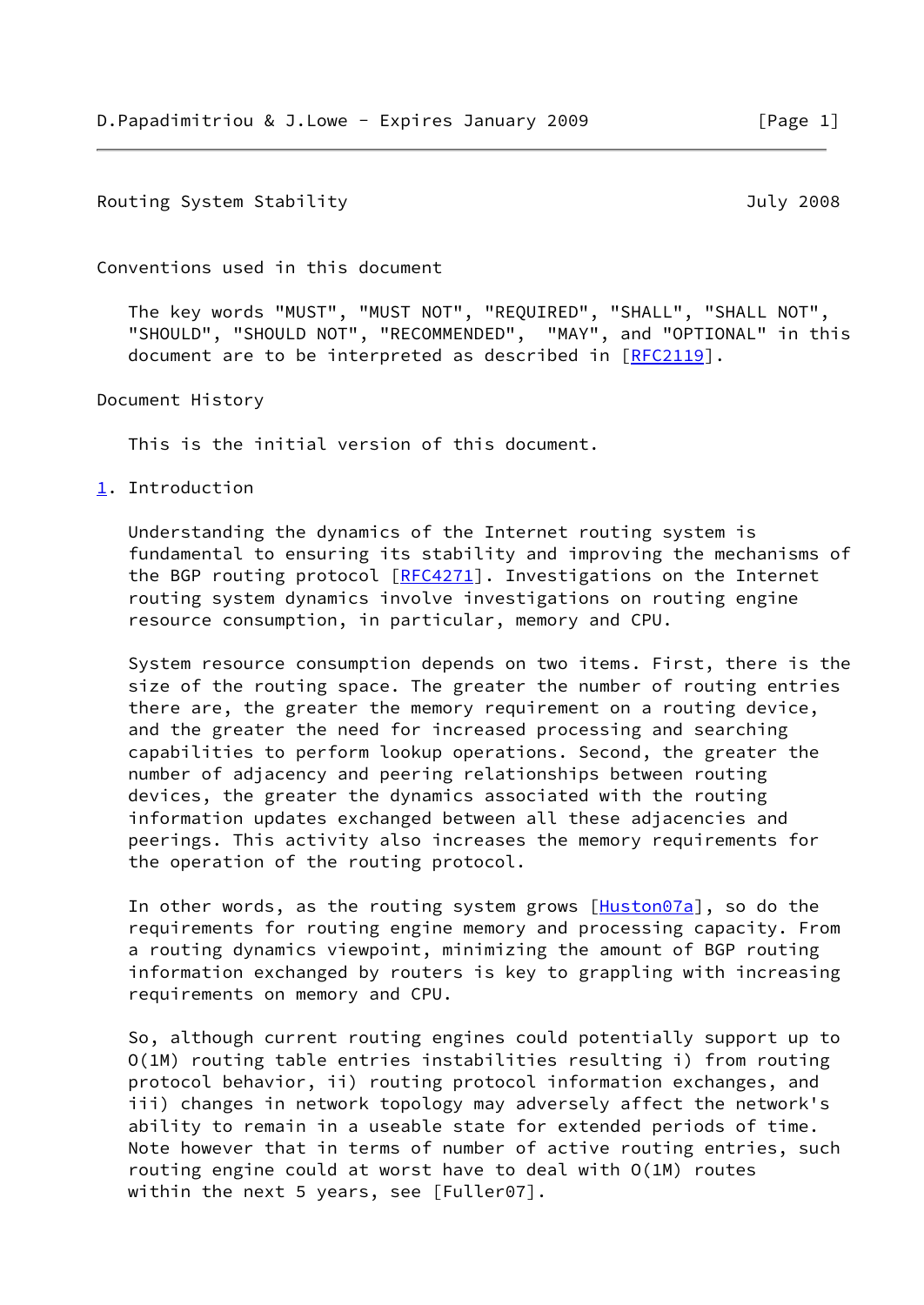<span id="page-2-0"></span>[2](#page-2-0). Objectives

The overall goal is to identify, root cause and document  $-$  in a structured manner - occurrences of Internet routing stability phenomena using data from operational networks.

D.Papadimitriou & J.Lowe - Expires January 2009 [Page 2]

Routing System Stability **Stability** And the System Stability and the System of the System of the System of the S

To help accomplish this goal, the following tasks will be undertaken.

- 1. Development of a methodology to process and interpret routing table data. One guiding principle will be to be able to reproduce phenomena previously observed at different locations. This work will include documenting what information to collect and how it should be archived.
- 2. Identification of a set of stability criteria and development of methods for using them to provide a better understanding of the routing system's stability. Other working groups may find this beneficial in addition to the GROW working group.
- 3. Begin investigation into how routing protocol behavior and network dynamics mutually influence each other. The nature of the observations collected in the first task will suggest directions to proceed with this work.

 This proposed approach would allow rigor and consistency to be brought to the study of network and routing stability. For example, it would allow for a unified approach to the cross-validation of techniques for looking at improving path exploration effects on the routing system.

<span id="page-2-1"></span>[3](#page-2-1). Relevance to the GROW working group charter

 This effort fits into the GROW working group's charter to deal with BGP operational issues related to routing table growth rates and the dynamic properties of the routing system.

 GROW has an advisory role to the IDR working group to provide commentary on whether BGP is addressing relevant operational needs and, where appropriate, suggest course corrections, which puts this effort in a central place in the BGP investigation process.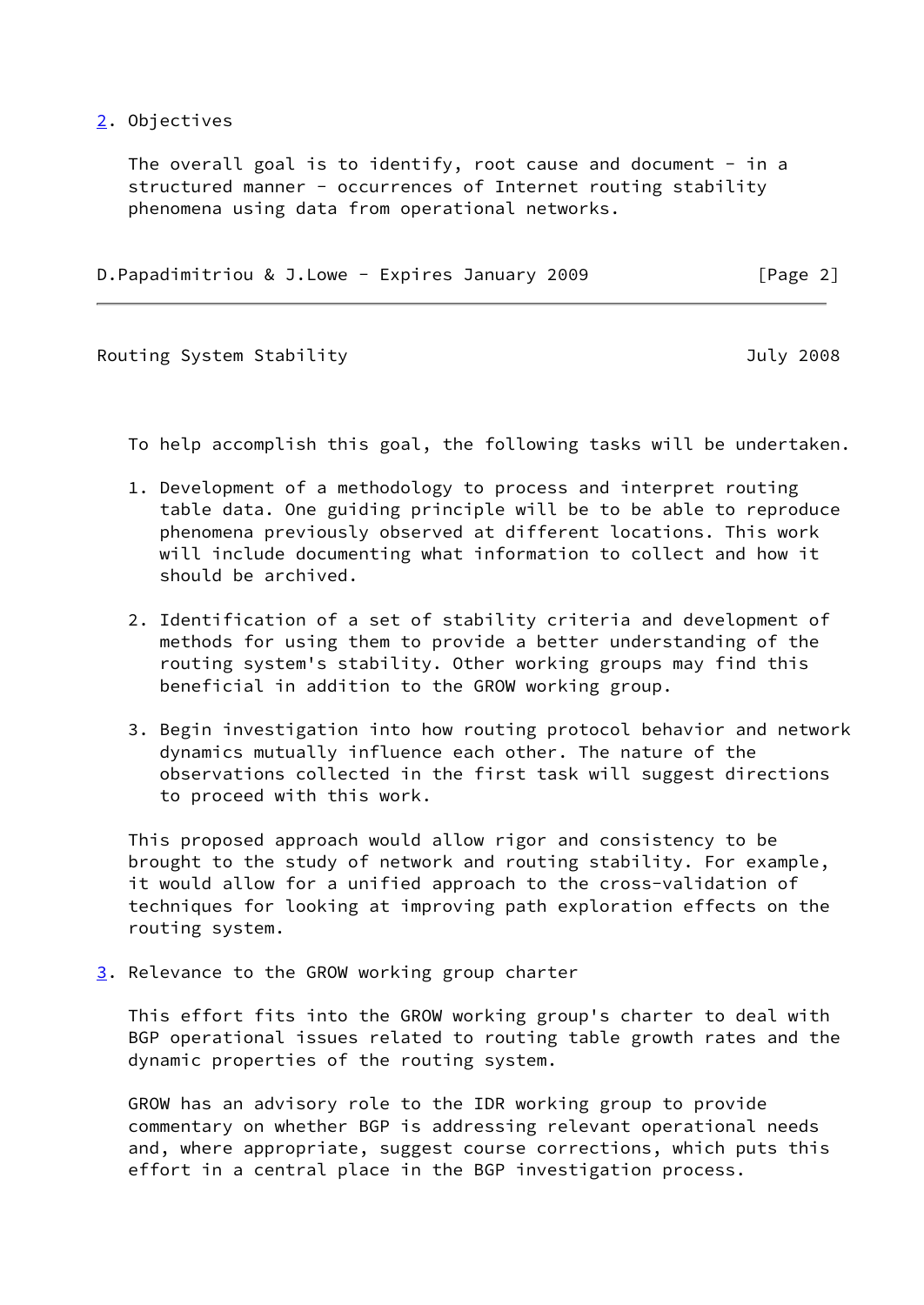Also, since the GROW working group community is directly linked to the broader BGP operational community, this effort goes together with obtaining routing table data from the field.

<span id="page-3-0"></span>[4](#page-3-0). Routing system stability

 In order to begin the discussion defined in work item detailed in [Section 2](#page-2-0), point 2, this section proposes a number of definitions for common routing and network stability terms.

 The stability of a routing system is characterized by its response (in terms of processing routing information) to inputs of finite amplitude.

D.Papadimitriou & J.Lowe - Expires January 2009 [Page 3]

Routing System Stability **Superintensis and Stability** July 2008

 These inputs may be classified as either internal system events, such as routing protocol configuration changes, or as external system events, such as routing information updates. Such events are sometimes loosely referred to as routing "instabilities"; however, this term should be reserved for discussion about how the routing system responds to such events.

 A routing system, which returns to its initial equilibrium state, when disturbed by an external and/or internal event, is considered to be stable.

 A routing system, which transitions to a new equilibrium state, when disturbed by an external and/or internal event, is considered to be marginally stable.

 Such state transitions, whether stable or marginal, should occur before the arrival of new input events.

 The magnitude of the output of a stable routing system is small whenever the input is small. That is, a single routing information update shall not result in output amplification. Equivalently, a stable system's output will always decrease to zero whenever the input events stop.

 A routing system, which remains in an unending condition of transition from one state to another when disturbed by an external or internal event, is considered to be unstable.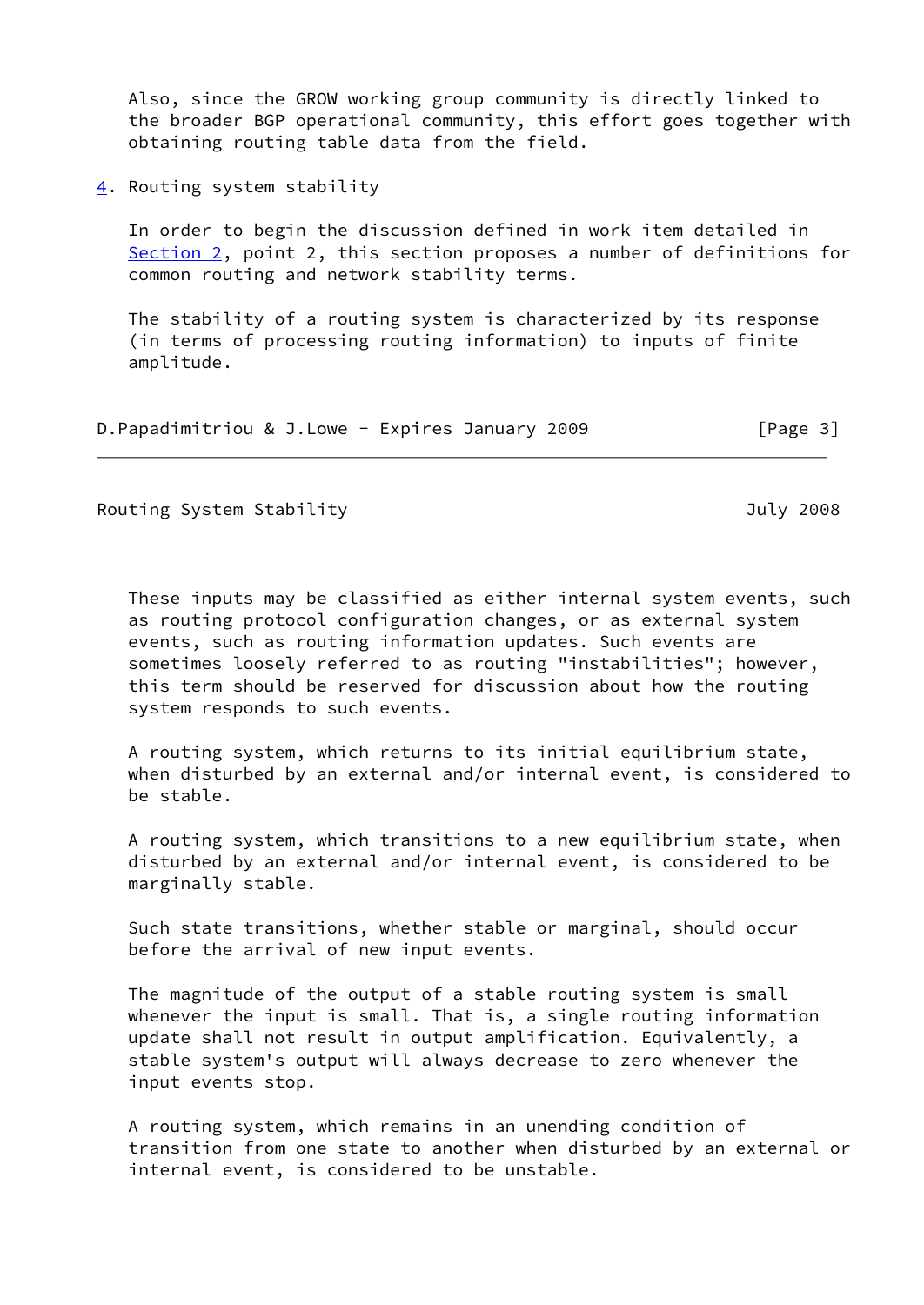The degree to which a routing system, or components thereof, can function correctly in the presence of input events is a measure of the robustness of the system.

 A precise definition of stability requires the specification of the following elements:

- o) The system being examined: for example, a system might be comprised of: the routing system and associated events, such as input events, outputs, and related arrival rates.
- o) A convergence metric: a metric to define the convergence characteristics of the system.
- o) A stability metric: a metric that describes the degree of stability of the system and indicates how close the system is to being unstable.

 The convergence and stability metrics may be affected by the following parameters:

| D.Papadimitriou & J.Lowe - Expires January 2009 |  | [Page 4] |
|-------------------------------------------------|--|----------|
|                                                 |  |          |

Routing System Stability **Stability** And the System Stability and the System of the System of the System of the S

- o) The number of routing entries (where, each entry R toward an existing prefix D has an associated attribute set A consisting of AS-Path, MED, and Local Preference, etc.);
- o) The number of CPU cycles, C, required to process a routing entry, and its associated memory space, M;
- o) The input events and their arrival rates;
- o) The output events associated with the processing of each input event.
- <span id="page-4-0"></span>[5](#page-4-0). Mathematical formulation

 [Section 4](#page-3-0) outlined some proposals for definitions of commonly used stability terms applied to network and routing systems. In this section, an initial attempt is made to build a mathematical formulation around those concepts in order to begin the development of more practical metrics.

<span id="page-4-1"></span>[5.1](#page-4-1) General Formulation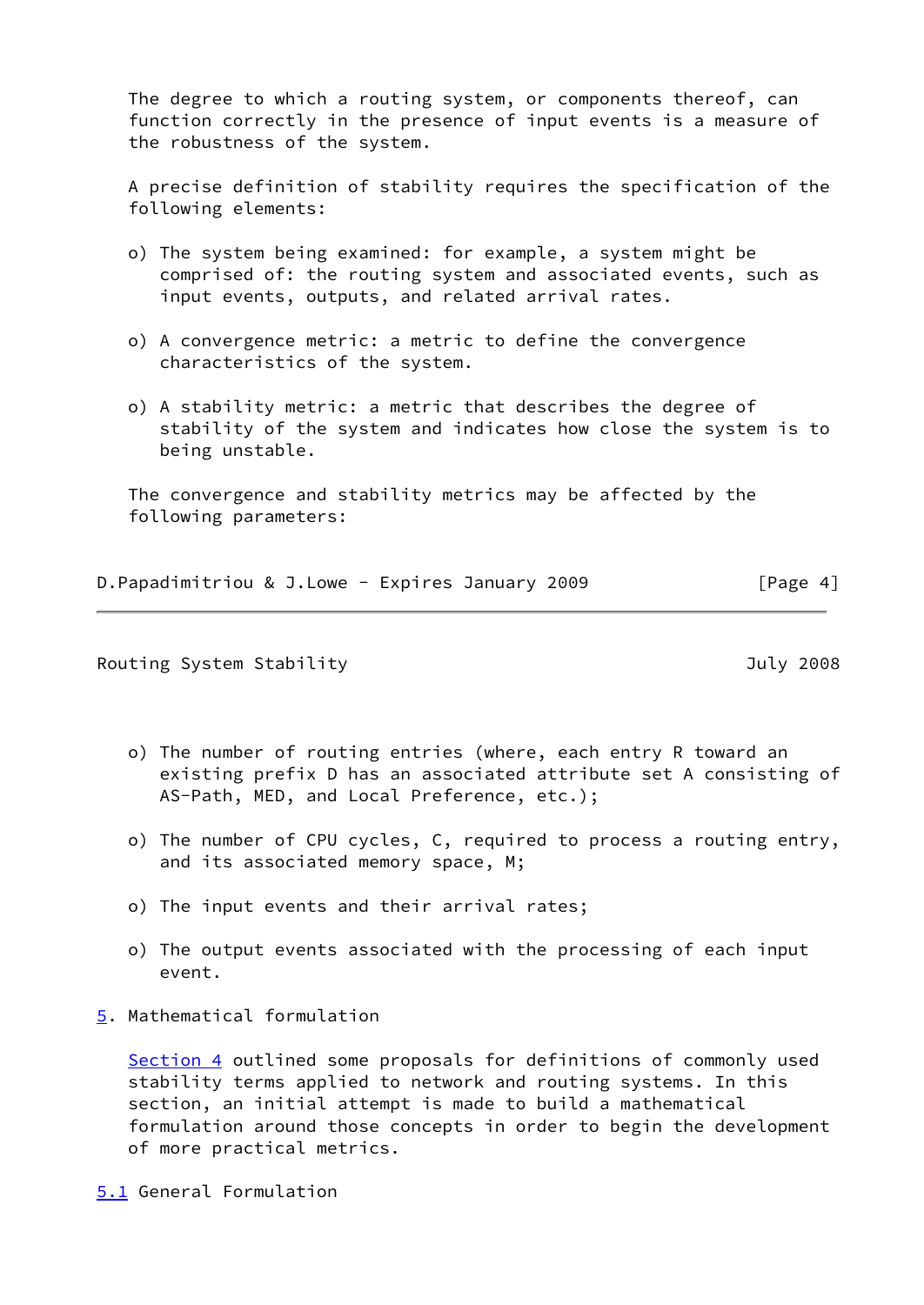Let RT be the "Routing Table" and RT(n) represent the routing table at some time n. At time n+1, the routing table can be expressed as the sum of two components:

$$
RT(n+1) = RTo(n) + deltART(n+1)
$$
 (1)

 In this equation, RTo(n) is the set of routes that experience no change between n and n+1, and deltaRT(n+1) accounts for all route changes (additions, deletions, and changes to previously existing routes) between n and n+1. deltaRT(n+1) itself can expressed as the sum of two components:

deltaRT( $n+1$ ) = RTc( $n+1$ ) + RTn( $n+1$ ) (2)

In this equation,  $RTc(n+1)$  is a set of routes at time n that experience some sort of change at time n+1. Rtn(n+1) is a set of new routes observed at time n+1 that were not present at time n.

 RTc and RTn are each composed of two parts: one due to changes in network state (new routes appearing, changes to existing routes, etc.), and a second attributable to routing protocol changes (BGP session failure, BGP route attribute changes, changes to filtering policies, etc.). Equation (1) can be expanded to account for these separate effects. First, substitute equation (2) into equation (1):

 $RT(n+1) = RTo(n) + RTc(n+1) + RTn(n+1)$  (3)

D.Papadimitriou & J.Lowe - Expires January 2009 [Page 5]

Routing System Stability **Superintensis and Stability** July 2008

As was mentioned, the terms  $RTC(n+1)$  and  $RTn(n+1)$  can be further expanded into their two constitute components:

 $RTC(n+1) = RTCN(n+1) + RTCR(n+1)$  (4)

 $RTn(n+1) = RTnN(n+1) + RTnR(n+1)$  (5)

 In these two equations, "N" denotes the component due to network topology changes, and "R" denotes the component due to routing protocol changes.

 These equations can be used as the basis for deriving the convergence and stability metrics discussed in **[Section 4.](#page-3-0)** However, there are a number of issues that will need to be resolved in order to make progress: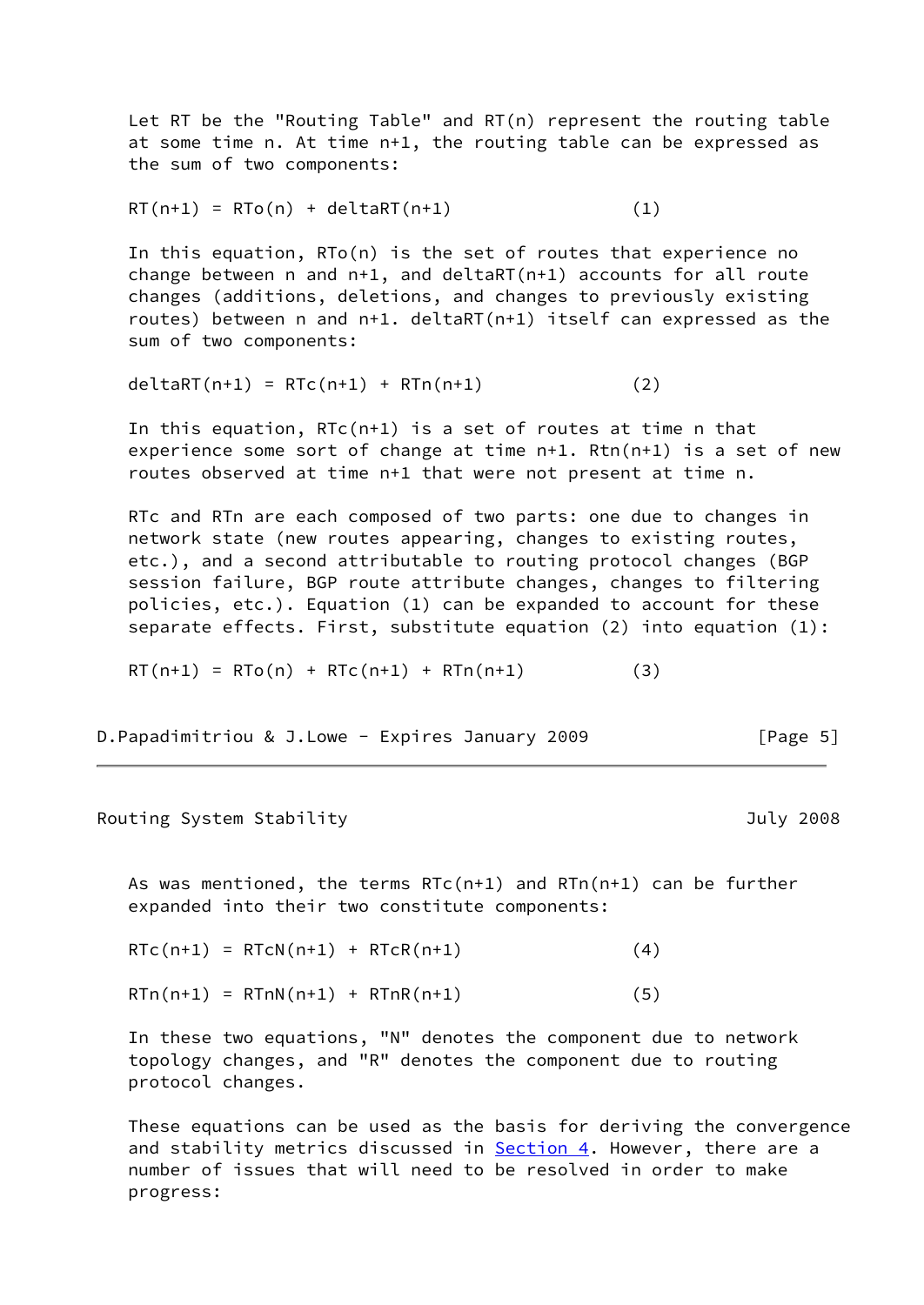- a) Some thought will need to be done on how to distinguish between network and routing protocol effects;
- b) Some thought needs to be given to "timescales of applicability" in order to make assessments about what constitutes instability in a routing system from a practical point-of-view;
- c) Some thought needs to given to how a protocol can absorb network instabilities. [[RFC2902](https://datatracker.ietf.org/doc/pdf/rfc2902)] touches on this issue and indicated that damping the effects of route updates enhances stability, but possibly at the cost of reachability for some prefixes.

<span id="page-6-0"></span>[5.2](#page-6-0) Derivation of stability metrics

 In this section we propose an algorithm for calculating a stability metric for a route and a routing table.

 First, we should make an attempt to quantify what we mean by stable, marginally stable, and unstable in the context of the routing table RT(n+1). Please note that this work is preliminary and is still in the process of being refined and tested.

We can start with the basic equation we previously developed:

 $RT(n+1) = RTo(n) + deltART(n+1)$ 

 Let |deltaRT(n+1)| be the magnitude of the change to the routing table at some time n+1.

 For a routing table, RT(n+1), to be stable, the following condition must be met:

 $|deltaRT(n+1)|$  =< alpha as t -> infinity,

D.Papadimitriou & J.Lowe - Expires January 2009 [Page 6]

Routing System Stability **Superintensis and Stability** July 2008

where alpha is a small, positive number.

 For marginally stable systems, the following condition must be met: alpha <  $|delta(Tn+1)|$  =< beta as t -> infinity,

where beta is a small, positive number, greater than alpha.

For unstable systems, the following condition is met: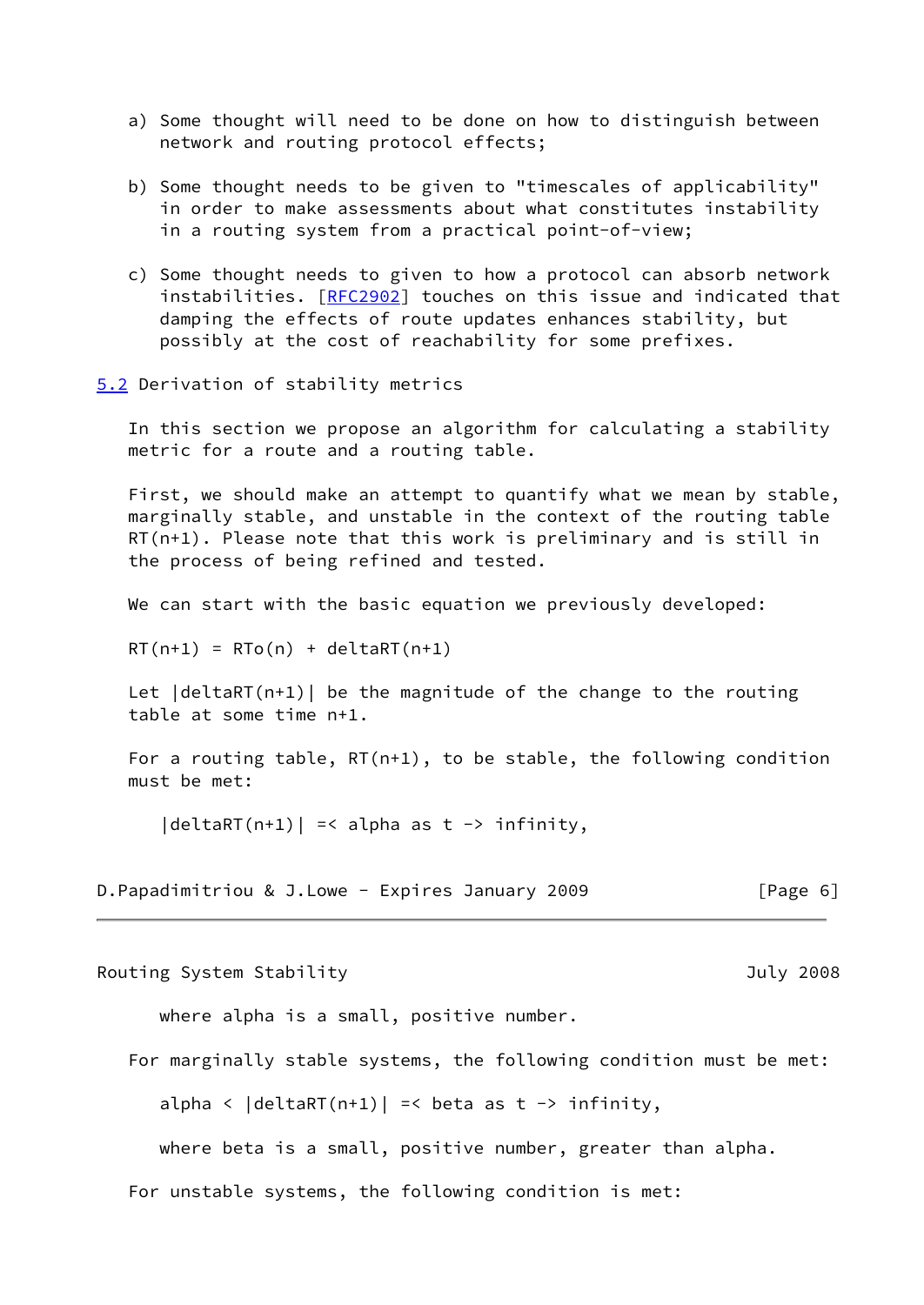$|deltaRT(n+1)| > beta$  as t -> infinity.

 One can see that we have not made distinctions for new routes or changed routes, or for the source of disturbances to the system. This is a definition of stability at the highest, or coarsest, level.

 As well, alpha and beta will need to be set based on some sort of operational criteria. Among other things, alpha and beta will be dependent on the observation sampling frequency.

In order to be able to compute  $|delta(R+1)|$  we need to be able to calculate a stability metric for an individual route.

```
 A route, rti(n+1), which is a component of RT(n+1), consists of:
```
 $rti(n+1) = \{destination, path, attributes\}.$ 

 A stability metric for rti might be most easily defined by an algorithm and in the next several paragraphs we will undertake such a development.

 Let the stability metric associated with a route rti be called fi. When a route is created, the initial value of fi is 0.

If rti never experiences any change, then fi remains constant at 0.

 If rti does experience a change (path or attribute or withdrawal), then fi changes according to the following:

```
if rti(n+1) != rti(n) then
```
/\* the route has changed  $*/$ 

 $fi(n+1) = fi(n) + 1$ 

else

/\* the route did not change  $*/$ 

if  $fi(n) = 0$  then

/\* fi never drops to less than  $0 * /$ 

D.Papadimitriou & J.Lowe - Expires January 2009 [Page 7]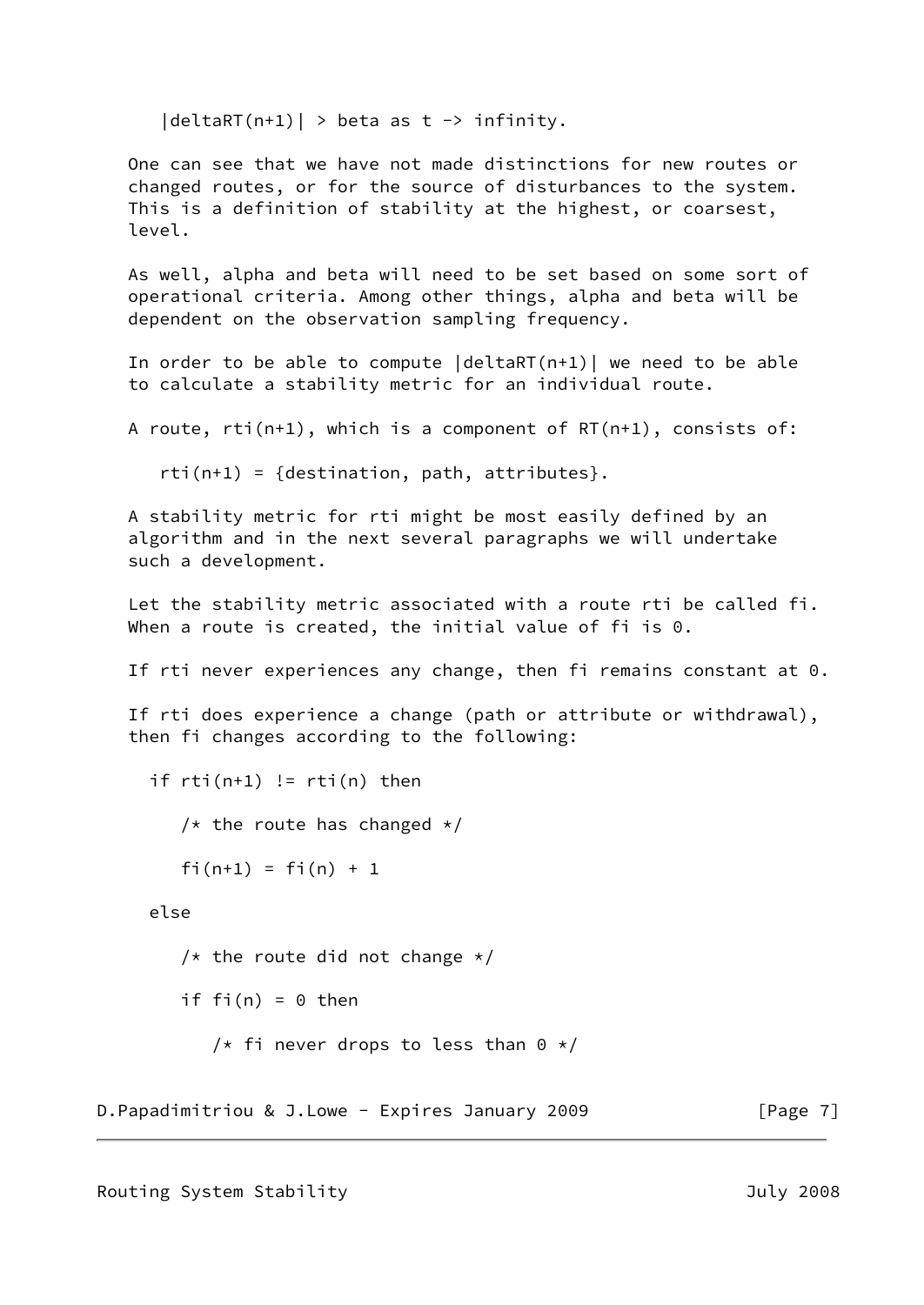```
f_1(n+1) = 0 else
    /* fi is decremented if there is no change in rti */fi(n+1) = f(n) - 1 end if
 end if
```
 So, how does this work in the case where rti is withdrawn at some time n+1? Conceivably, fi(n+1) is 1 at a minimum when withdrawal occurs, and some non-zero value fi(n)+1, say gamma, at most according to the algorithm. As t increases, fi is kept around until it equals zero, at which time the route, rti, is discarded.

 With this definition of a stability metric for an individual route, one can take a stab at calculating a stability metric for an entire routing table.

 $|delta(n+1)|$  is introduced as the change in stability metric associated with a single route, rti, from t=n to t=n+1. It is used to calculate  $|delta(T+1)|$ , the stability metric of the entire routing table, RT, at time t=n+1.

 $|deltaRT(n+1)|$  is normalized so that  $\theta$  is the minimum value and 1 is the maximum, where 0 implies perfect stability, and 1 indicates complete instability.

```
Here is the candidate algorithm to evaluate |delta(R+1)|:
  for i = 1 to number of routes in RT(n+1)
      if rti(n+1) is a new route then
        |delta(tarti(n+1)| = 0 else
        /* rti(n+1) is an existing route */if fi(n) = 0 and fi(n+1) = 0 then
```

```
/* no change occurred to the route */
```

```
|delta(tarti(n+1)| = 0
```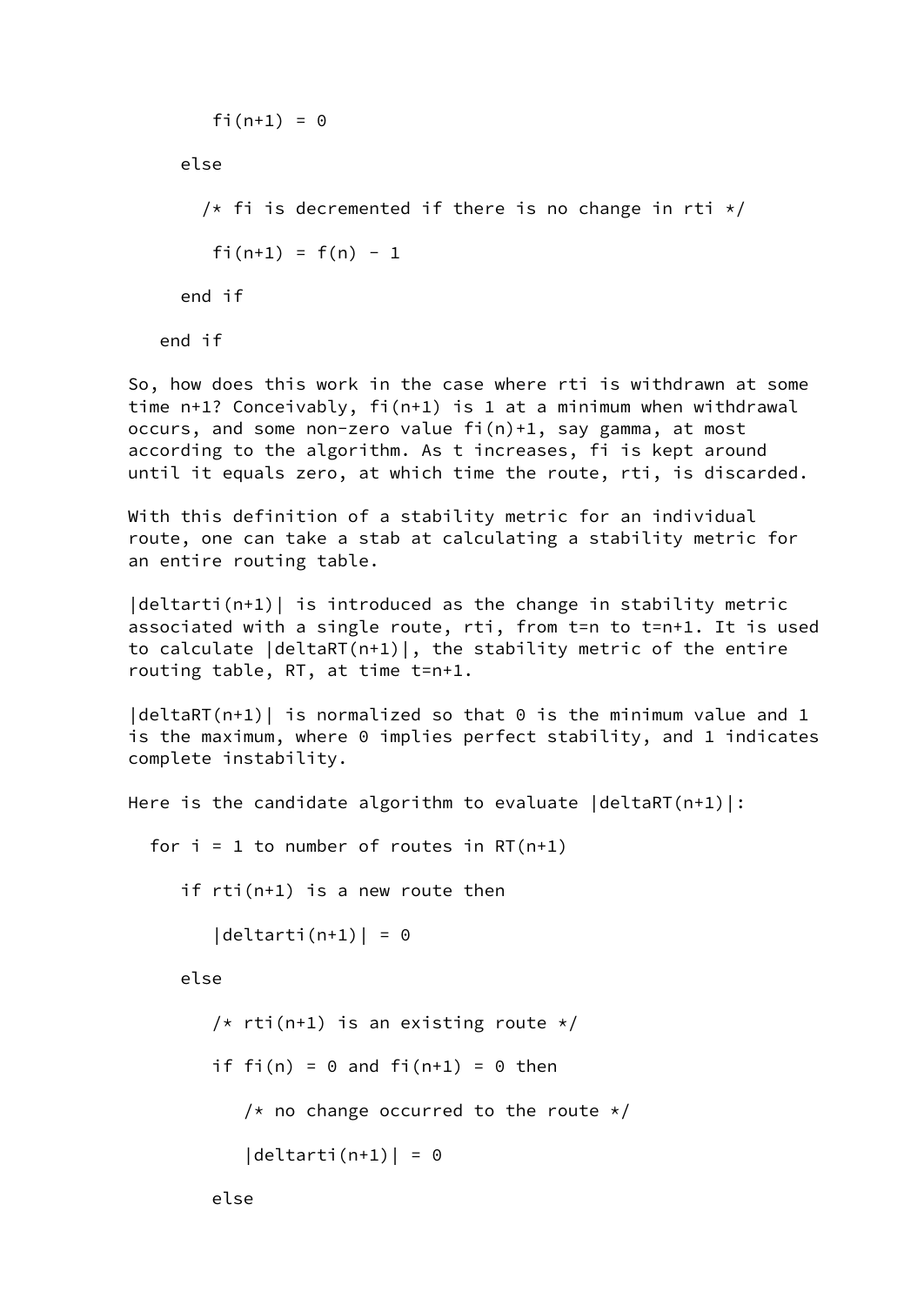```
/* a change occurred to the route */if fi(n+1) > fi(n) then
D.Papadimitriou & J.Lowe - Expires January 2009 [Page 8]
```
Routing System Stability **Superintensis and Stability** July 2008

```
|delta( n+1) | = [fi(n) + 1] / [fi(n+1) + 1]
```
else

```
|delta( n+1) | = fi(n+1) / fi(n)
```
end if

end if

end if

end i loop

```
|delta(T(n+1))| = Sum(deltarti(n+1)) / total number of routes in
RT(n+1)
```
The following notable properties can be observed:

- fi(n+1) and fi(n) can only be equal if they are both equal to  $0$  otherwise, fi(n+1) and fi(n) only differ by 1, and there is no theoretical upper limit on either fi(n+1) or fi(n).  $- 0 = 1$  |deltarti(n+1)| =< 1

 We conclude this section by showing some example calculations for  $|delta(T(n+1))|$  in a number of simple, but indicative situations.

```
 Example 1:
```

```
fi(n) = \{0, 1, 2, 1, 0, 0\} and fi(n+1) = \{1, 2, 1, 0, 0, 0\}|deltaRT(n+1)| = (1/2 + 2/3 + 1/2 + 0/1 + 0 + 0) / 6|deltaRT(n+1)| = 0.278 (rather stable)
```
Example 2:

```
fi(n) = \{0, 0, 0, 0, 0, 0\} and fi(n+1) = \{1, 1, 1, 1, 1, 1\}|deltaRT(n+1)| = (1/2 + 1/2 + 1/2 + 1/2 + 1/2 + 1/2) / 6|delta(T(n+1))| = 0.5 (possibly heading to instability, but too early
 to judge)
```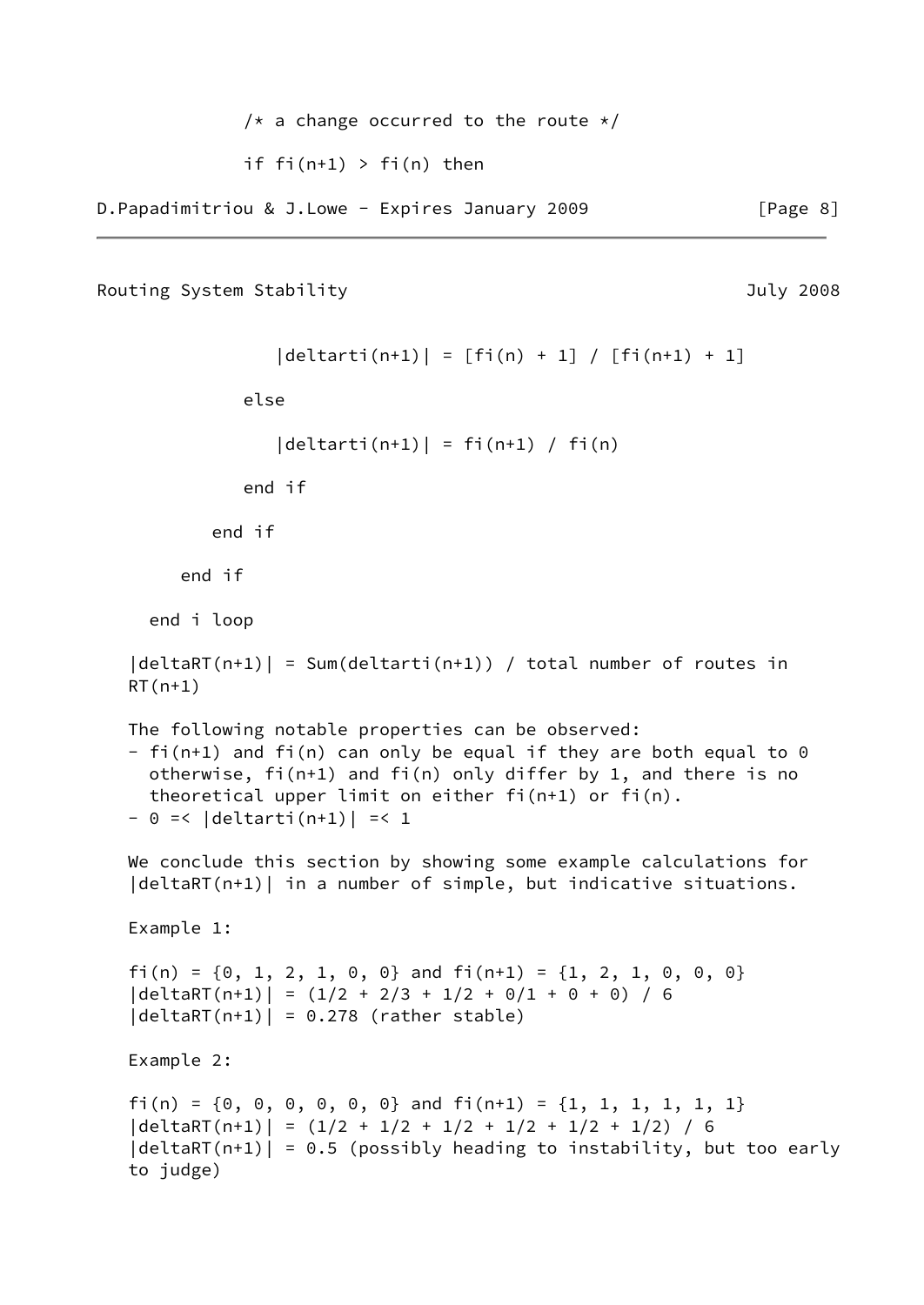```
 Example 3:
   fi(n) = \{0, 1, 0, 1, 0, 1\} and fi(n+1) = \{1, 0, 1, 0, 1, 0\}|deltaRT(n+1)| = (1/2 + 0/1 + 1/2 + 0/1 + 1/2 + 0/1) / 6|deltaRT(n+1)| = 0.25 (possibly heading to instability, but too early
    to judge)
   Example 4:
   fi(n) = {56, 20, 63, 64, 0, 5} and fi(n+1) = {57, 19, 64, 65, 0, 4}|deltaRT(n+1)| = (57/58 + 19/20 + 64/65 + 65/66 + 0 + 4/5) / 6|deltaRT(n+1)| = 0.784 (very unstable)
D.Papadimitriou & J.Lowe - Expires January 2009 [Page 9]
```
Routing System Stability **Superint Contract Contract Contract Contract Contract Contract Contract Contract Contr** 

<span id="page-10-0"></span>[6](#page-10-0). Previous work on BGP and Routing system stability

 There have been numerous studies of BGP dynamics over the years. In subsequent versions of this draft, they will be summarized in this section and general findings will be drawn.

 In this version of the document, we will just outline some of the findings surrounding recent studies concerned with interactions of BGP with Route Flap Damping (RFD) in order to show some of the complexity in understanding BGP dynamics.

 Work began in the early 1990s on an enhancement to the BGP called "Route Flap Damping" [\[RFC2439](https://datatracker.ietf.org/doc/pdf/rfc2439)]. The purpose of RFD was to prevent or limit sustained route oscillations that could potentially put an undue processing load on BGP. At that time there was a belief that the predominate cause of route oscillation was due to BGP routing sessions going up and down because they were being carried on circuits that were themselves persistently going up and down (see [\[Huston07b](#page-12-1)] for a fuller discussion). This would result in a constant stream of route updates and withdrawals from the affected BGP sessions that could propagate through the entire network due to the network's flat addressing architecture. The first draft of the RFD algorithm specification appeared in October 1993, updates and revisions lead to the publication of [RFC 2439](https://datatracker.ietf.org/doc/pdf/rfc2439), BGP Route Flap Damping, in November 1998 [[RFC2439](https://datatracker.ietf.org/doc/pdf/rfc2439)].

 Over the next several years, RIPE published three recommendations, [\[RIPE178](#page-13-0)], [[RIPE210\]](#page-13-1) and [\[RIPE229](#page-13-2)] in an attempt to establish guidelines for operators when setting RFD's user configurable parameters. The ultimate goal was to make the deployment of RFD consistent throughout the network because different vendors provided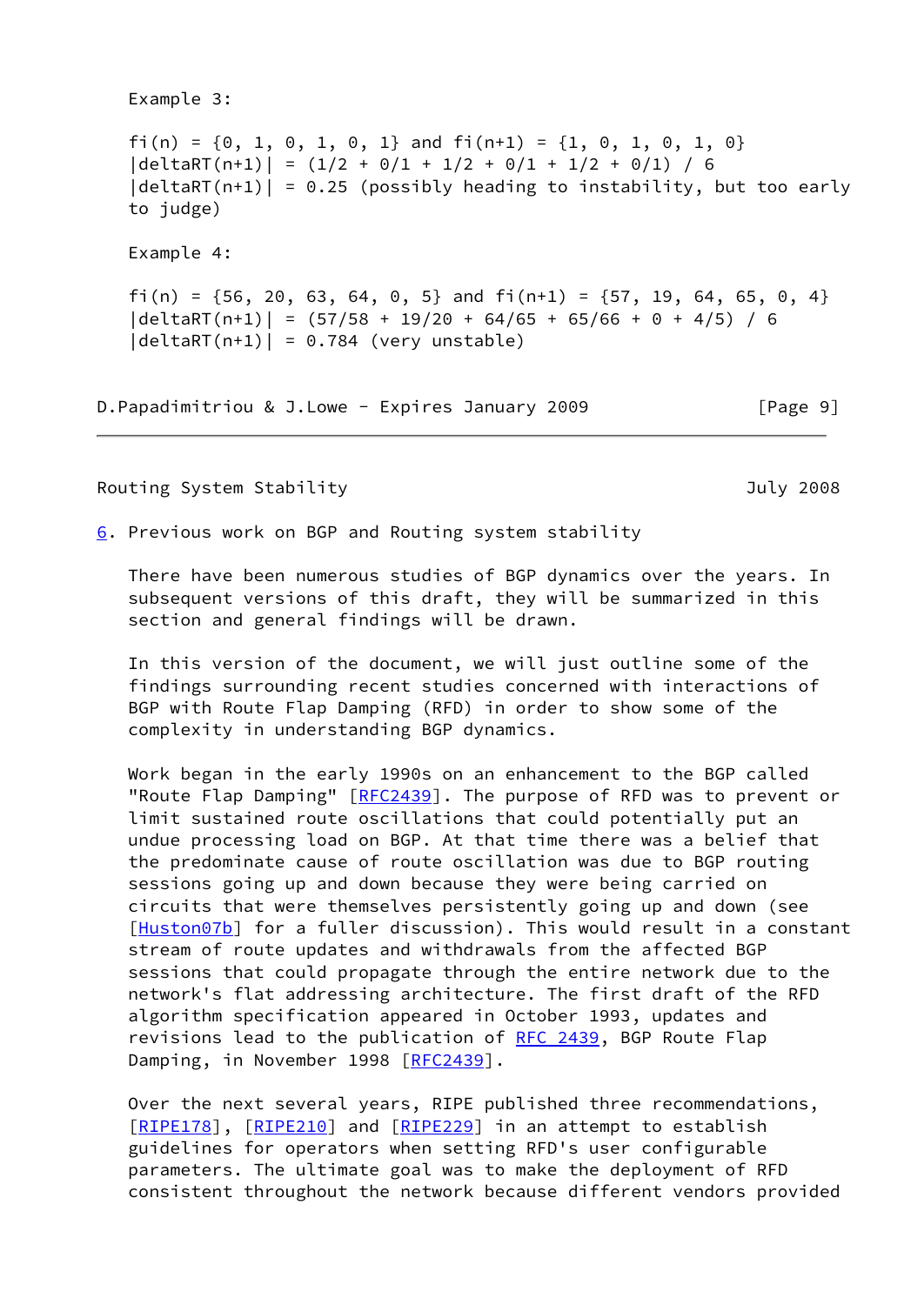different default values for RFD's various parameters, and this could result in different damping behaviors across the network. The last of these recommendations, [\[RIPE229](#page-13-2)], was published in October 2001.

In August 2002, Mao et al. [[Mao02\]](#page-12-2) published a paper that discussed how the use of RFD, as specified in [RFC 2439.](https://datatracker.ietf.org/doc/pdf/rfc2439) They showed that RFD can significantly slowdown the convergence times of relatively stable routing entries. This abnormal behavior arises during route withdrawal from the interaction of RFD with "BGP path exploration" (in which in response to path failures or routing policy changes, some BGP routers may try a sequence of transient alternate paths before selecting a new path or declaring destination unreachability). The NANOG 2002 presentation of Bush et al. [[Bush02](#page-12-3)] succinctly summarized the findings of Mao et al. [[Mao02\]](#page-12-2) and presented some observational data to illustrate the phenomena. The overall conclusion of this work was that it was best not to use RFD so that the overall ability of the network to re-converge after an episode of "BGP path exploration" was not needlessly slowed. In May 2006, RIPE published a final set of RFD recommendations [\[RIPE378](#page-13-3)] that directed operators to not use RFD due primarily to the findings presented in [\[Mao02](#page-12-2)].

D.Papadimitriou & J.Lowe - Expires January 2009 [Page 10]

Routing System Stability **Stability** And the System Stability And the System of the System of the System of the S

Recently, solutions such as EPIC [\[Chandrashekar05](#page-12-4)], or improving BGP convergence through Root Cause Notification (BGP-RCN) [[Pei05\]](#page-12-5) have been proposed to solve the "BGP path exploration" problem; however, there are several details that still require consideration.

BGP stability has also been reported in  $[REC4984]$ , outcome of the Routing and Addressing Workshop held by the Internet Architecture Board (IAB).

<span id="page-11-0"></span>[7](#page-11-0). Security Considerations

TBD.

<span id="page-11-1"></span>[8](#page-11-1). IANA Considerations

This document makes no requests to IANA for action.

- <span id="page-11-2"></span>[9](#page-11-2). References
- <span id="page-11-3"></span>[9.1](#page-11-3) Normative References

[RFC2902] S.Deering, et al., "Overview of the 1998 IAB Routing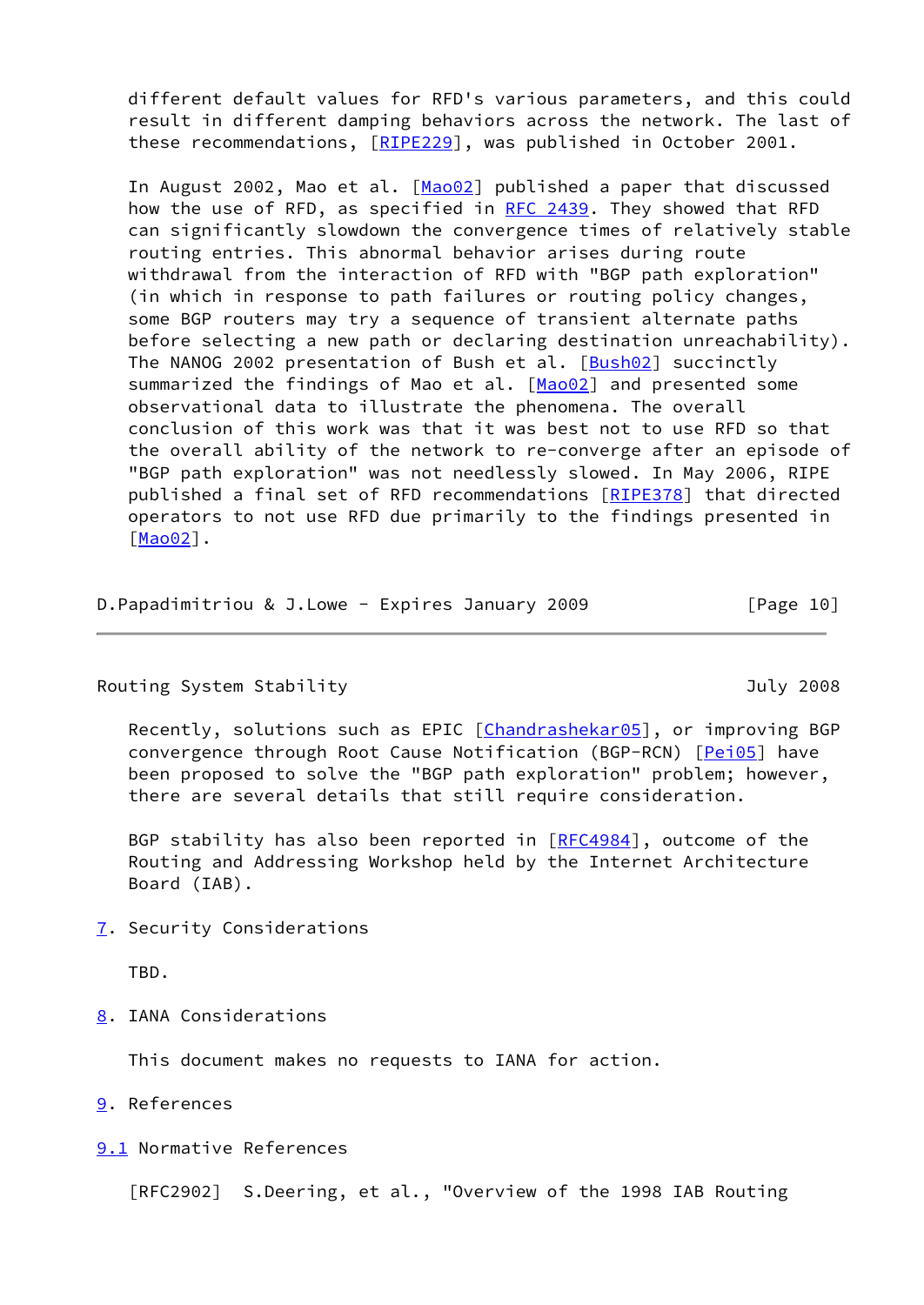Workshop", [RFC 2902](https://datatracker.ietf.org/doc/pdf/rfc2902), August 2000.

- [RFC2439] Villamizar, C., Chandra, R., and Govindan, R., "BGP Route Flap Damping", [RFC 2439](https://datatracker.ietf.org/doc/pdf/rfc2439), November 1998.
- [RFC4271] Y.Rekhter, T. Li, and S.Hares, Ed., "A Border Gateway Protocol 4 (BGP-4)", [RFC 4271](https://datatracker.ietf.org/doc/pdf/rfc4271), January 2006.
- [RFC4984] D.Meyer, Ed., L.Zhang, Ed., K.Fall, Ed., "Report from the IAB Workshop on Routing and Addressing", [RFC 4984](https://datatracker.ietf.org/doc/pdf/rfc4984), September 2007.

<span id="page-12-6"></span>[9.2](#page-12-6) Informative References

- <span id="page-12-3"></span> [Bush02] Bush, R., Griffin, T., and Mao, Z.M., "Route flap damping harmful?", NANOG-26, 28 October 2002. <http://www.nanog.org/mtg-0210/ppt/flap.pdf>
- <span id="page-12-4"></span>[Chandrashekar05] J.Chandrashekar, Z.Duan, Z.-L.Zhang, and J.Krasky, Limiting path exploration in BGP, In Proc. IEEE INFOCOM 2005, Miami, Florida, March 2005.

<span id="page-12-0"></span>[Huston07a] G.Huston,<http://bgp.potaroo.net>, 2007.

- <span id="page-12-1"></span> [Huston07b] G.Huston, "Damping BGP", June 2007, <http://www.potaroo.net/ispcol/2007-06/dampbgp.html>
- [Labovitz00] C.Labovitz, A.Ahuja, A.Bose, and F.Jahanian, "Delayed Internet Routing Convergence," in Proceedings of ACM SIGCOMM'00.

D.Papadimitriou & J.Lowe - Expires January 2009 [Page 11]

Routing System Stability **Stability** And the System Stability and the System of the System of the System of the S

- [Li07] T.Li, G.Huston, "BGP Stability Improvements", Internet draft, work in progress, [draft-li-bgp-stability-01,](https://datatracker.ietf.org/doc/pdf/draft-li-bgp-stability-01) June 2007.
- <span id="page-12-2"></span> [Mao02] Z.Mao, R.Govindan, G.Varghese, and R.Katz, "Route Flap Damping Exacerbates Internet Routing Convergence", ACM SIGCOMM'02, August 2002.
- <span id="page-12-5"></span> [Pei05] D.Pei, M.Azuma, D.Massey, and L.Zhang, "BGP-RCN: improving BGP convergence through root cause notification", Computer Networks, ISDN Syst. vol. 48, no. 2, pp 175-194, June 2005.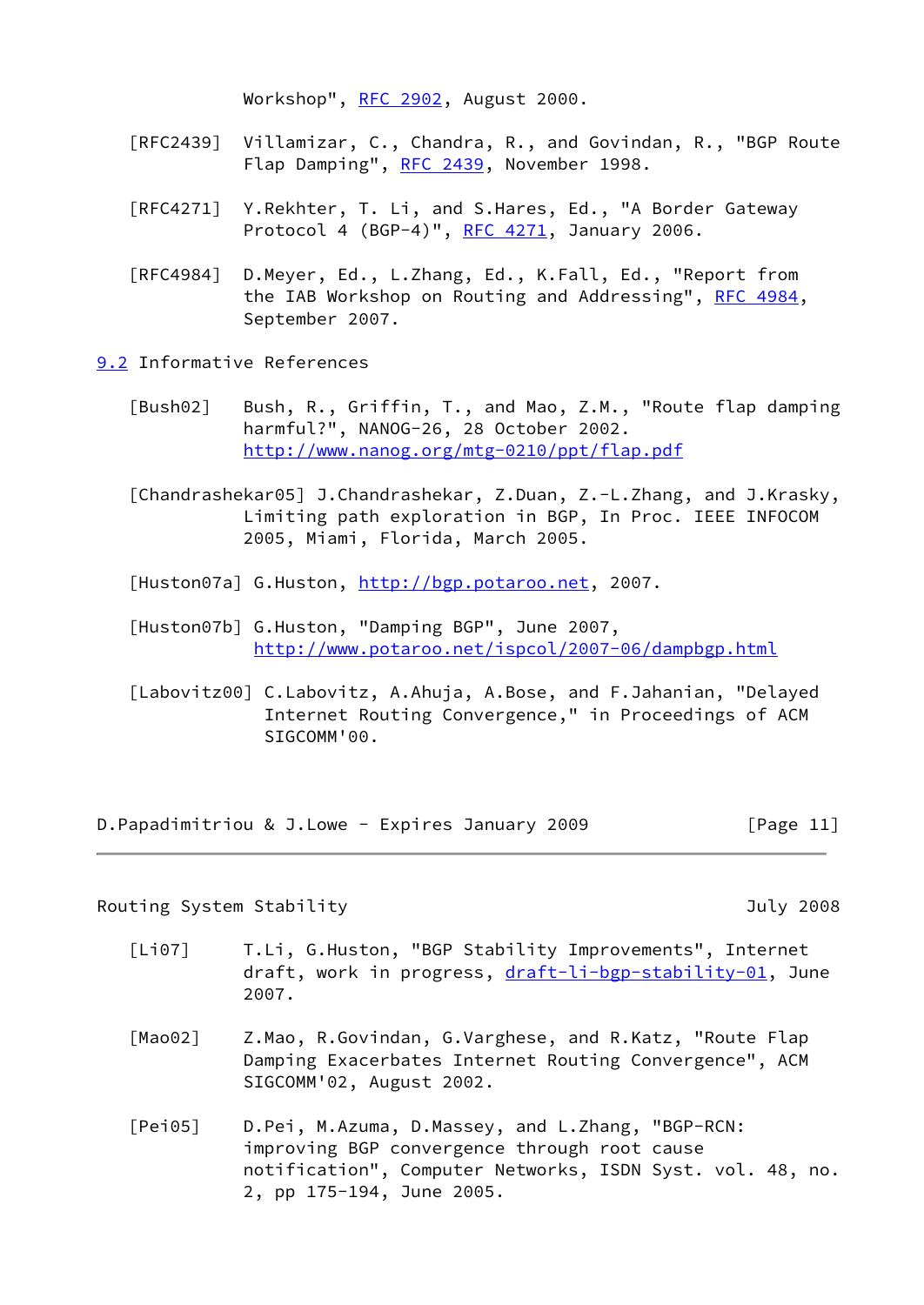- <span id="page-13-0"></span> [RIPE178] Barber, T., Doran, S., Karrenberg, D., Panigl, C., and Schmitz, J., "RIPE Routing-WG Recommendations for coordinated route-flap damping parameters", RIPE-178, 2 February 1998. <http://www.ripn.net:8080/nic/ripe-docs/ripe-178.txt>
- <span id="page-13-1"></span> [RIPE210] Barber, T., Doran S., Karrenberg, Pangil, C., and Schmitz, J., "RIPE Routing-WG Recommendation for coordinated route-flap damping parameters", RIPE-210, 12 May 2000.<http://www.ripn.net/nic/ripe-docs/ripe-210.txt>
- <span id="page-13-2"></span> [RIPE229] Panigl, C., Schmitz, J., Smith, P., and Vistoli, C., "RIPE Routing-WG Recommendations for Coordinated Route flap Damping Parameters", RIPE-229, 22 October 2001. <ftp://ftp.ripe.net/ripe/docs/ripe-229.txt>
- <span id="page-13-3"></span> [RIPE378] Smith, P., and Panigl, C., "RIPE Routing Working Group Recommendations on Route-flap Damping", RIPE-378, 11 May 2006.<http://www.ripe.net/ripe/docs/ripe-378.html>

<span id="page-13-4"></span>[10.](#page-13-4) Authors' Addresses

 Dimitri Papadimitriou Alcatel-Lucent Copernicuslaan 50 B-2018 Antwerpen, Belgium Phone: +32 3 2408491 Email: dimitri.papadimitriou@alcatel-lucent.be

 James Lowe Alcatel-Lucent 600 March Road Ottawa, Ontario Canada, K2K 2E6 Phone: 1-613-784-1495 Email: jim.lowe@alcatel-lucent.com

D.Papadimitriou & J.Lowe - Expires January 2009 [Page 12]

Routing System Stability July 2008